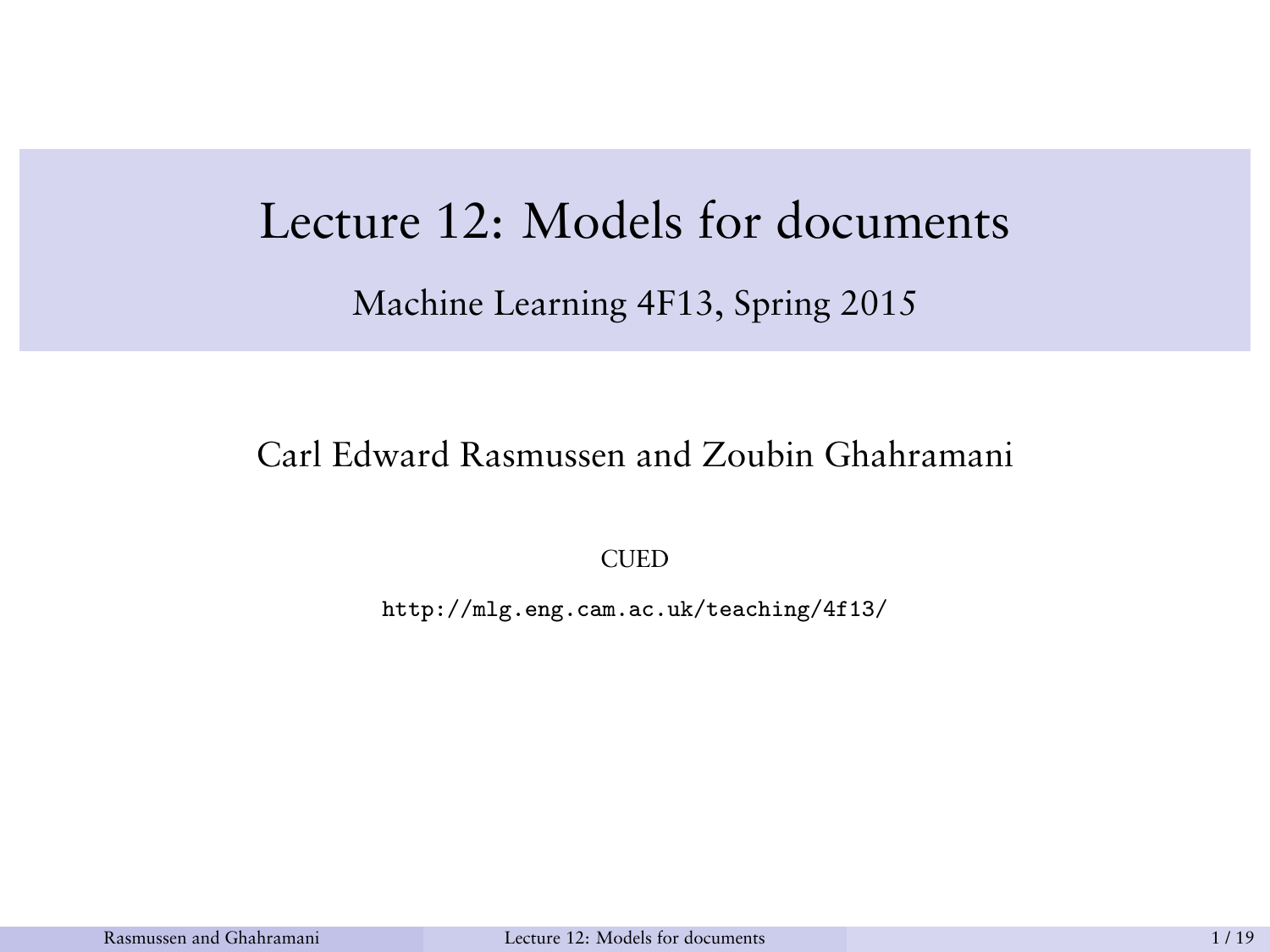Consider a collection of D documents from a vocabulary of M words.

- $N_d$ : number of words in document d.
- $w_{\text{nd}}$ : n-th word in document d ( $w_{\text{nd}} \in \{1 \dots M\}$ ).
- $w_{\text{nd}} \sim \text{Cat}(\beta)$ : each word is drawn from a discrete categorical distribution with parameters β
- $\beta = [\beta_1, \ldots, \beta_M]^\top$ : parameters of a categorical / multinomial distribution<sup>1</sup> over the M vocabulary words.



<sup>&</sup>lt;sup>1</sup>It's a categorical distribution if we observe the sequence of words in the document, it's a multinomial if we only observe the counts.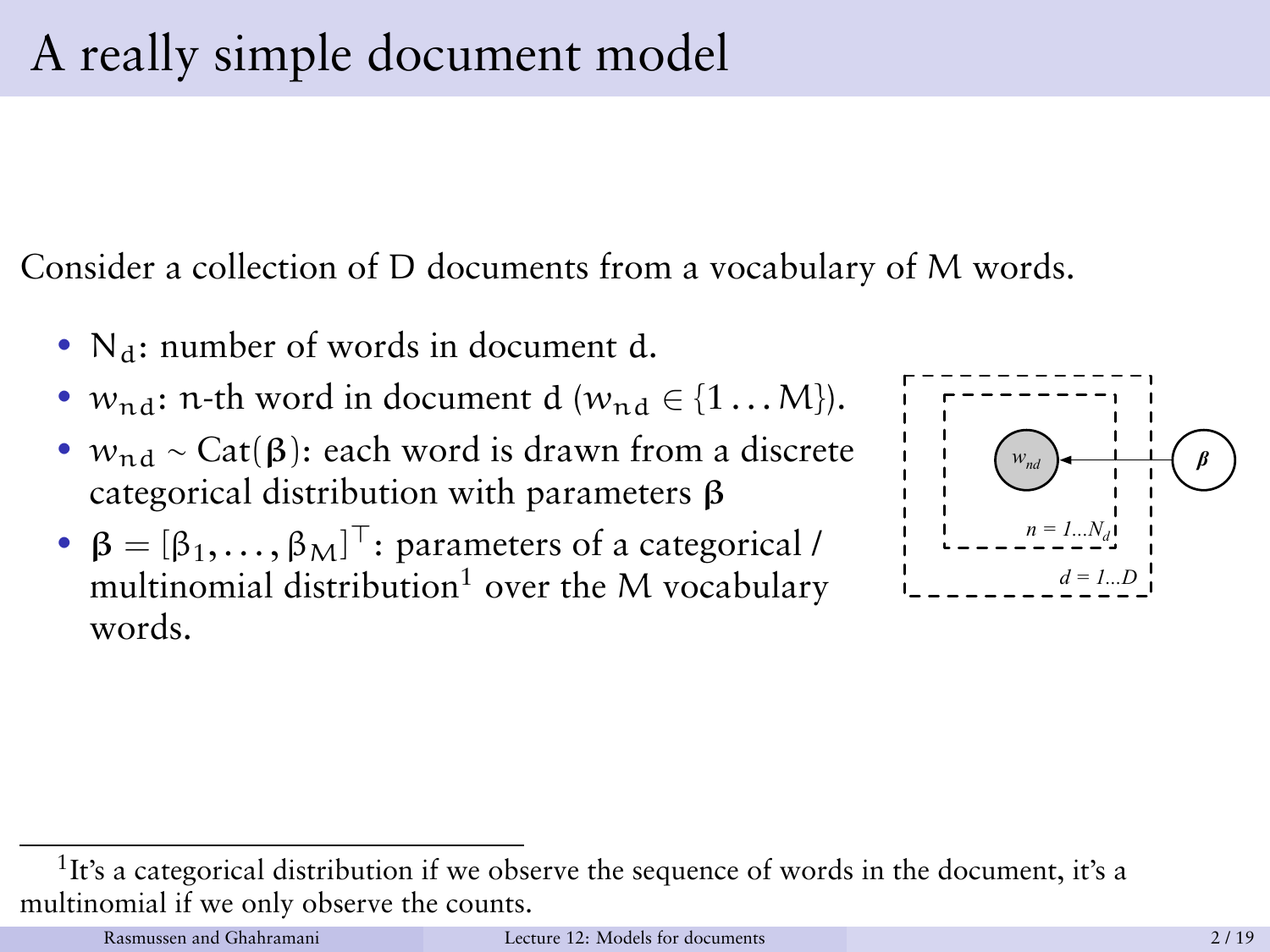# A really simple document model

Modelling D documents from a vocabulary of M unique words.

- $N_d$ : number of words in document d.
- $w_{\text{nd}}$ : n-th word in document d ( $w_{\text{nd}} \in \{1 \dots M\}$ ).
- $w_{\text{nd}} \sim \text{Cat}(\beta)$ : each word is drawn from a discrete categorical distribution with parameters β

We can fit  $β$  by maximising the likelihood:

$$
\hat{\beta} = \underset{\alpha = 1}{\operatorname{argmax}} \underset{n}{\beta} \prod_{d=1}^{D} \prod_{n}^{N_d} \operatorname{Cat}(w_{nd} | \beta)
$$
\n
$$
= \underset{\beta}{\operatorname{argmax}} \underset{\beta}{\operatorname{Mult}}(c_1, \dots, c_M | \beta, N) \qquad \boxed{\hat{\beta}_m} =
$$

$$
\begin{bmatrix}\n w_{nd} \\
\vdots \\
w_{nd}\n\end{bmatrix}\n\begin{bmatrix}\n w_{nd} \\
\vdots \\
w_{nd}\n\end{bmatrix}\n\begin{bmatrix}\n \vdots \\
\vdots \\
\vdots \\
w_{nd}\n\end{bmatrix}\n\begin{bmatrix}\n \vdots \\
\vdots \\
w_{nd}\n\end{bmatrix}
$$

$$
\hat{\beta}_m = \frac{c_m}{N} = \frac{c_m}{\sum_{\ell=1}^M c_\ell}
$$

•  $N = \sum_{d=1}^{D} N_d$ : total number of words in the collection. •  $c_m = \sum_{d=1}^{D} \sum_{n=1}^{N_d} \mathbb{I}(w_{nd} = m)$ : total count of vocabulary word m.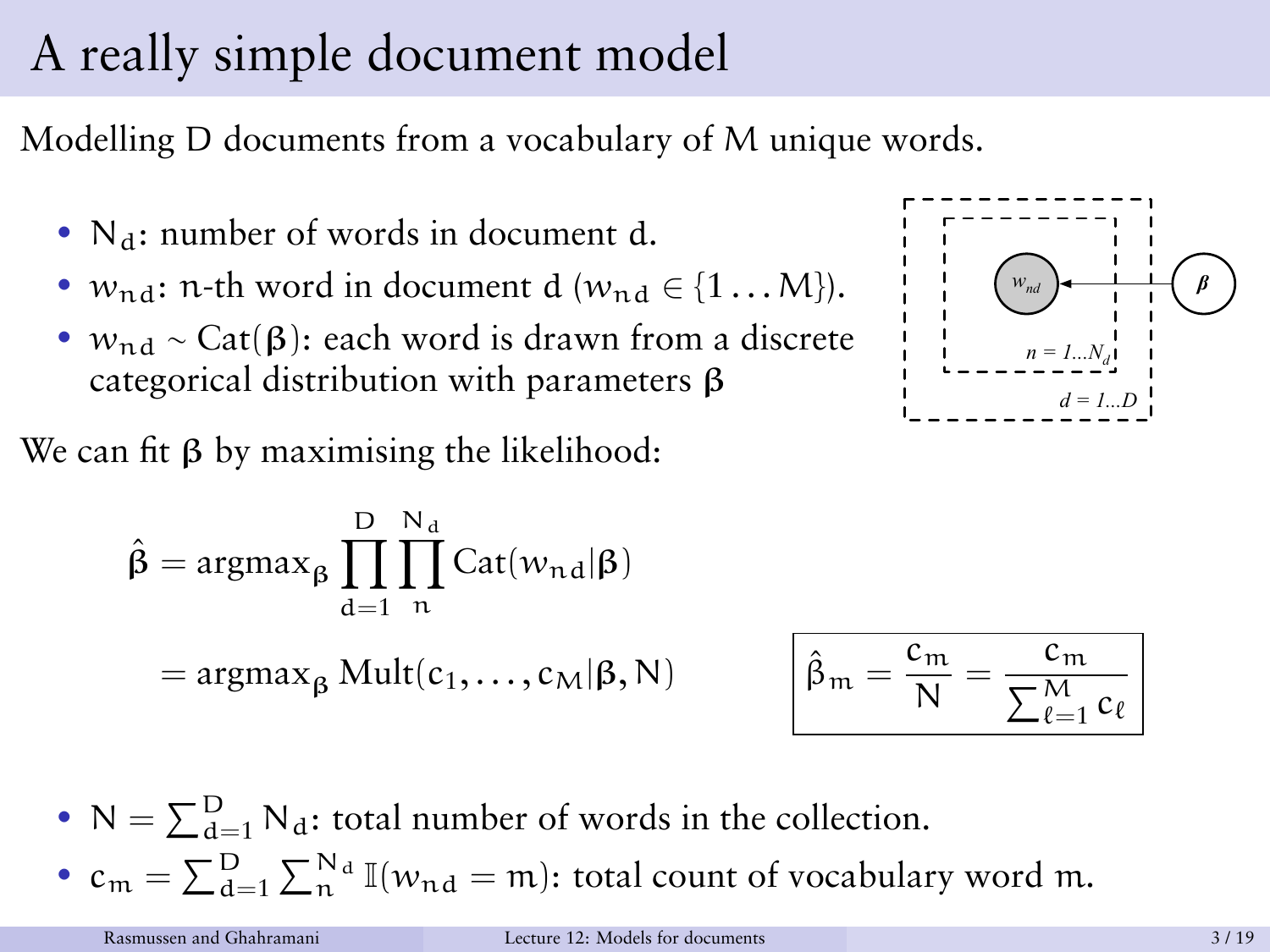# Limitations of the really simple document model

- Document d is the result of sampling  $N_d$  words from the categorical distribution with parameters β.
- β estimated by maximum likelihood reflects the aggregation of all documents.
- All documents are therefore modelled by the global word frequency distribution.
- This generative model does not specialise.
- We would like a model where different documents might be about different *topics*.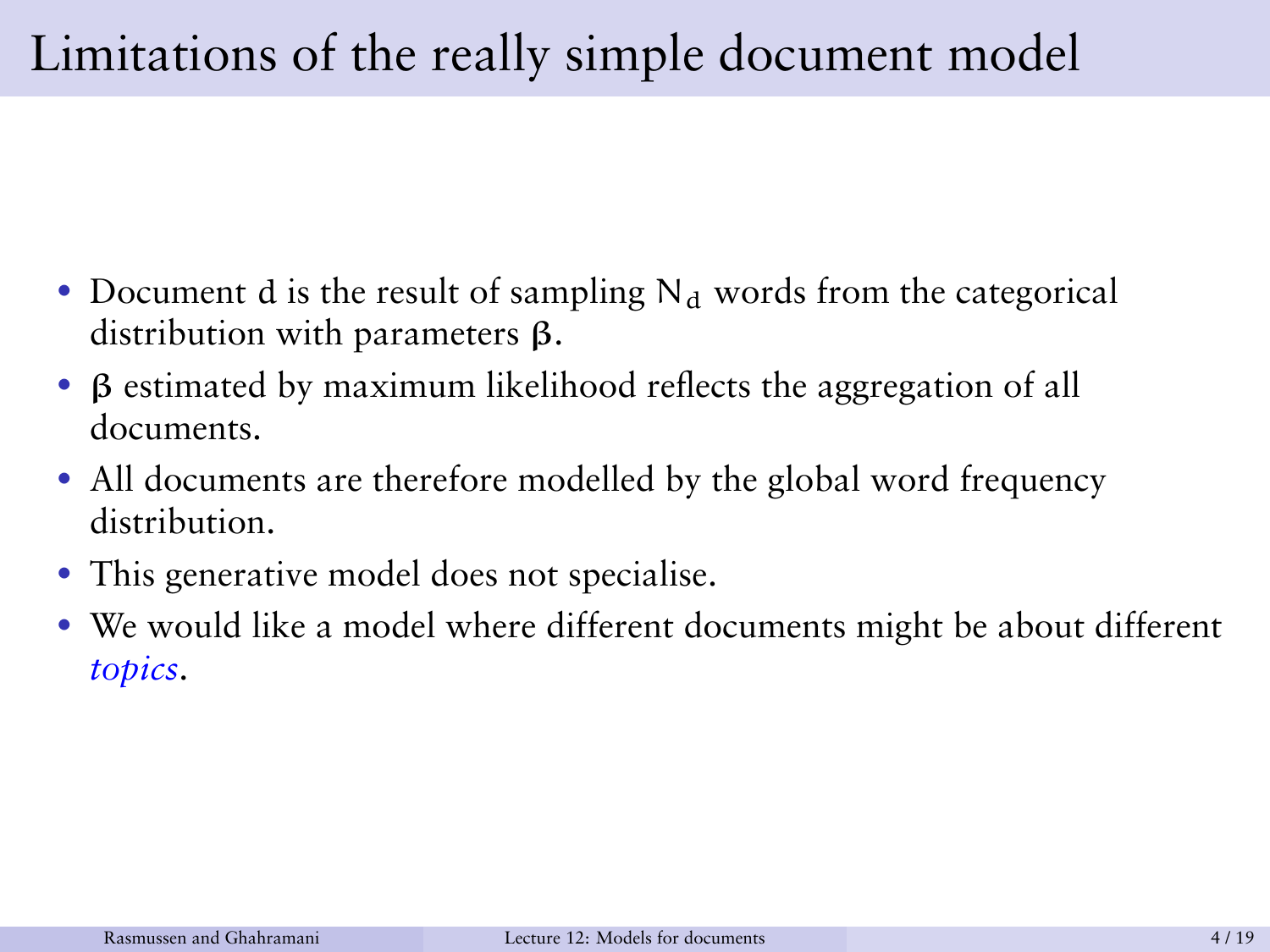### A mixture of categoricals model



We want to allow for a mixture of K categoricals parametrised by  $\beta_1,\ldots,\beta_K.$ Each of those categorical distributions corresponds to a *document category*.

- $z_d \in \{1, \ldots, K\}$  assigns document d to one of the K categories.
- $\theta_k = p(z_d = k)$  is the probability any document d is assigned to category k.
- so  $\theta = [\theta_1, \dots, \theta_K]$  is the parameter of a categorical distribution over K categories.

We have introduced a new set of *hidden* variables  $z_d$ .

- How do we fit those variables? What do we do with them?
- Are these variables interesting? Or are we only interested in  $\theta$  and  $\beta$ ?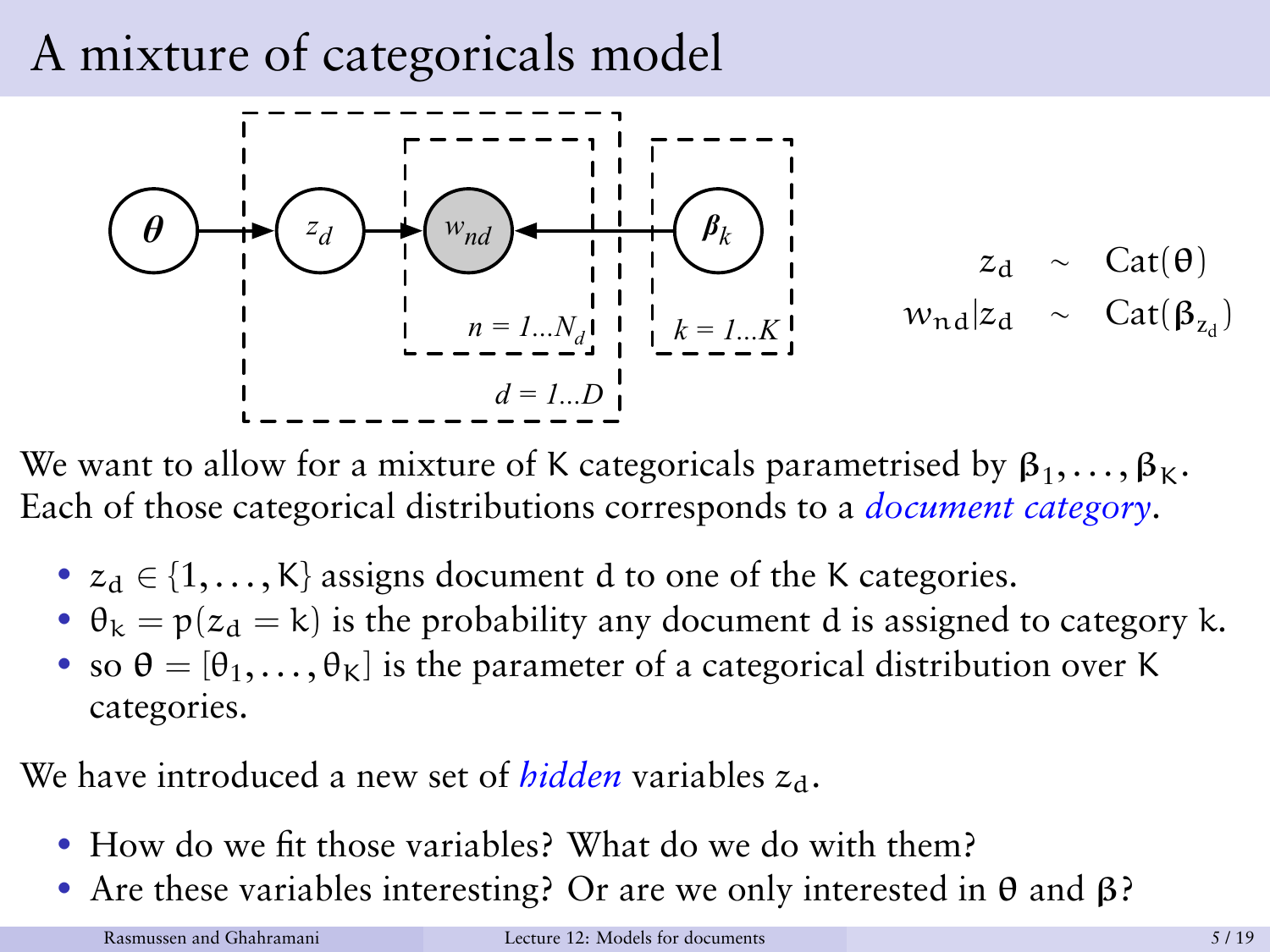### A mixture of categoricals model: the likelihood



$$
z_d \sim \text{Cat}(\theta)
$$
  

$$
w_{nd}|z_d \sim \text{Cat}(\beta_{z_d})
$$

$$
p(\mathbf{w}|\theta, \beta) = \prod_{d=1}^{D} p(\mathbf{w}_d|\theta, \beta)
$$
  
= 
$$
\prod_{d=1}^{D} \sum_{k=1}^{K} p(\mathbf{w}_d, z_d = k|\theta, \beta)
$$
  
= 
$$
\prod_{d=1}^{D} \sum_{k=1}^{K} p(z_d = k|\theta) p(\mathbf{w}_d|z_d = k, \beta_k)
$$
  
= 
$$
\prod_{d=1}^{D} \sum_{k=1}^{K} p(z_d = k|\theta) \prod_{n=1}^{N_d} p(w_{nd}|z_d = k, \beta_k)
$$

Rasmussen and Ghahramani [Lecture 12: Models for documents](#page-0-0) 6 / 19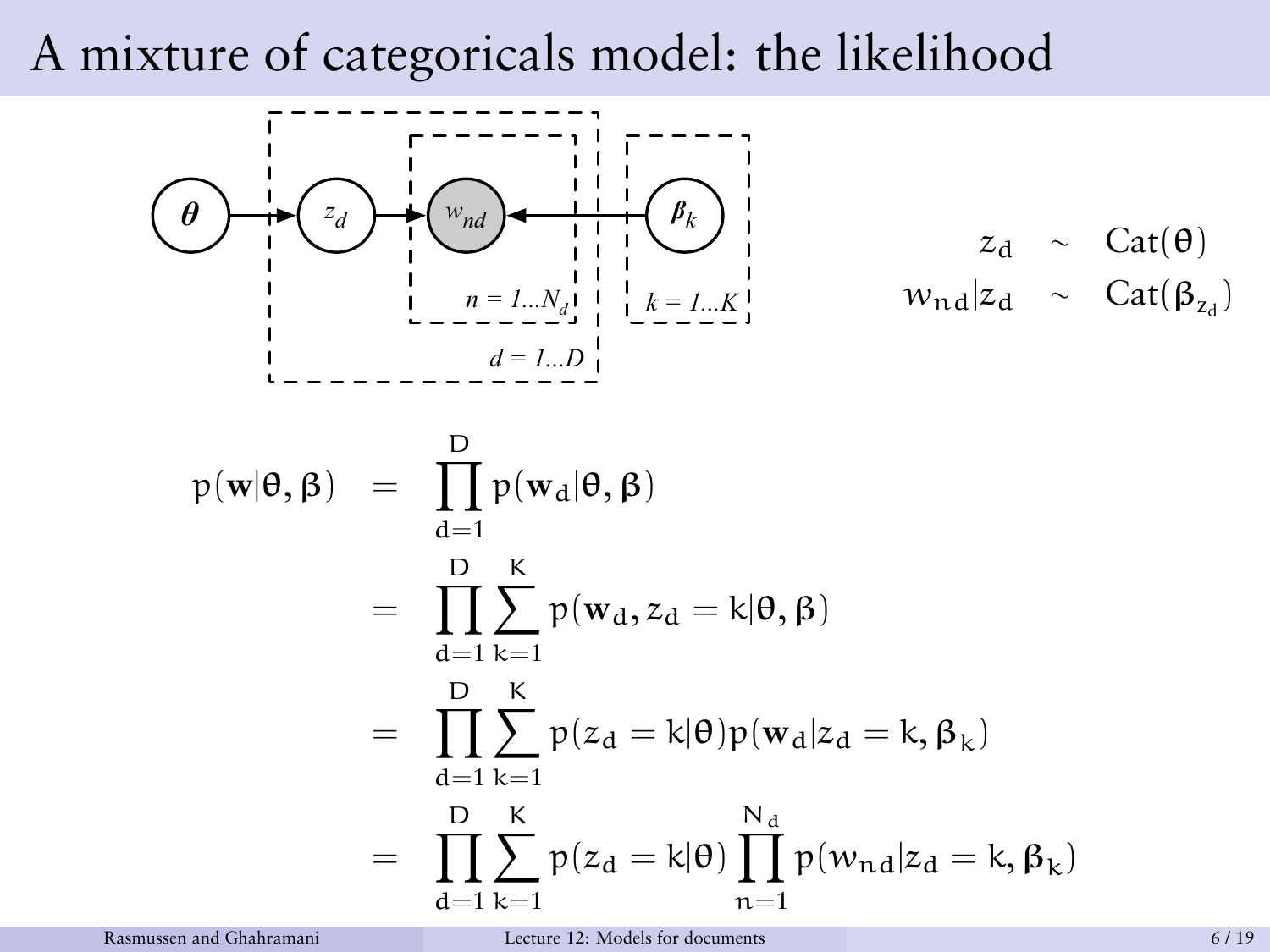## The Expectation Maximization (EM) algorithm

Given a set of observed (visible) variables V, a set of unobserved (hidden / latent / missing) variables H, and model parameters θ, optimize the log likelihood:

$$
\mathcal{L}(\theta) = \log p(V|\theta) = \log \int p(H, V|\theta) dH,
$$
 (1)

where we have written the marginal for the visibles in terms of an integral over the joint distribution for hidden and visible variables.

Using *Jensen's inequality* for any distribution of hidden states q(H) we have:

$$
\mathcal{L}(\theta) \ = \ \log \int q(H) \frac{p(H, V|\theta)}{q(H)} dH \ \geqslant \ \int q(H) \log \frac{p(H, V|\theta)}{q(H)} dH \ = \ \mathcal{F}(q, \theta), \quad (2)
$$

defining the  $\mathcal{F}(q, \theta)$  functional, which is a lower bound on the log likelihood.

In the EM algorithm, we alternately optimize  $\mathcal{F}(q, \theta)$  wrt q and  $\theta$ , and we can prove that this will never decrease  $\mathcal{L}(\theta)$ .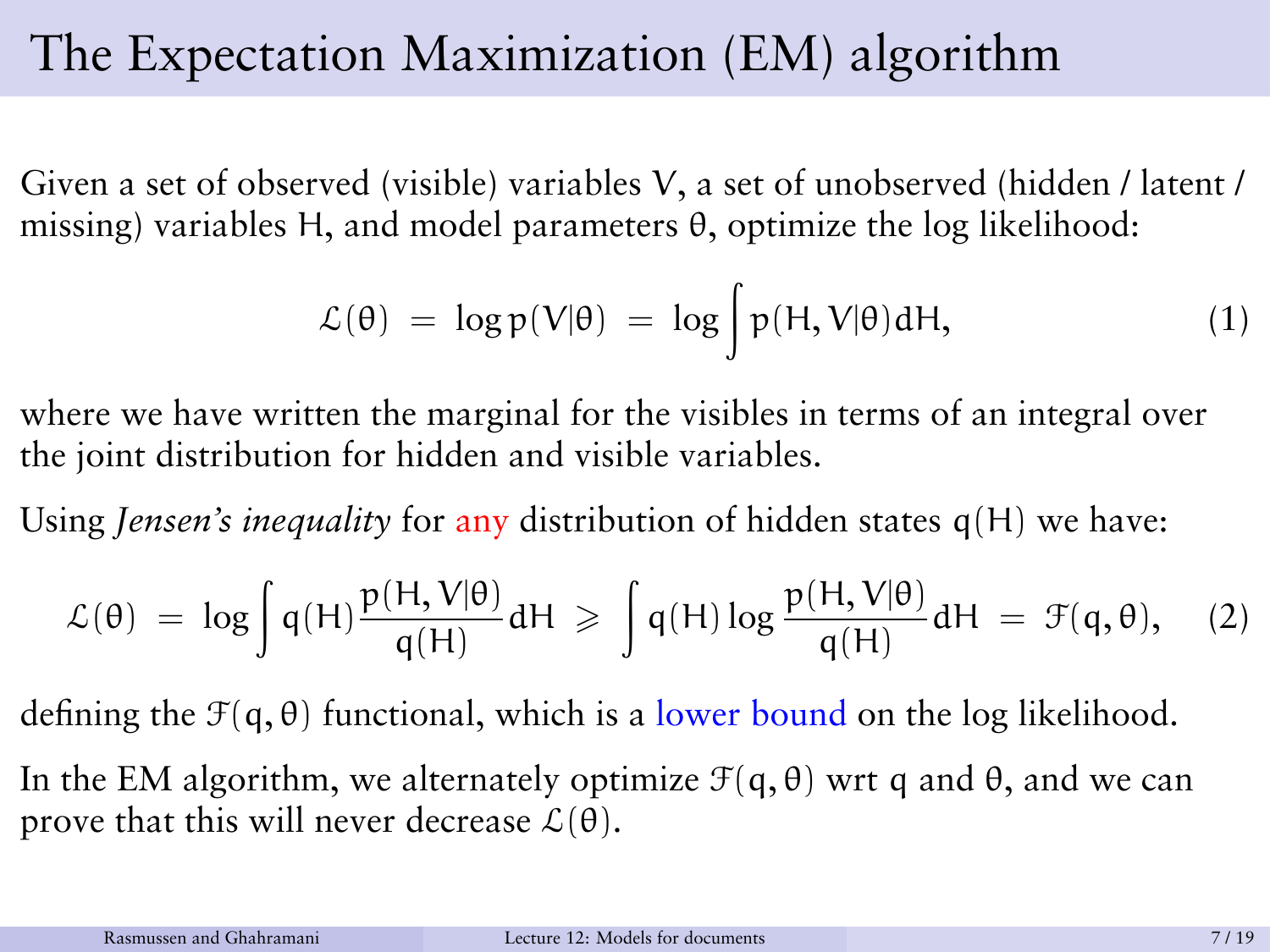# Jensen's Inequality

For any concave function, such as  $log(x)$ 



For  $\alpha_i \geqslant 0$ ,  $\sum_i \alpha_i = 1$  and any  $\{x_i > 0\}$ 

$$
\log\big(\sum_i \alpha_i x_i\big) \ \geqslant \ \sum_i \alpha_i \log(x_i)
$$

Equality if and only if  $\alpha_i = 1$  for some i (and therefore all others are 0).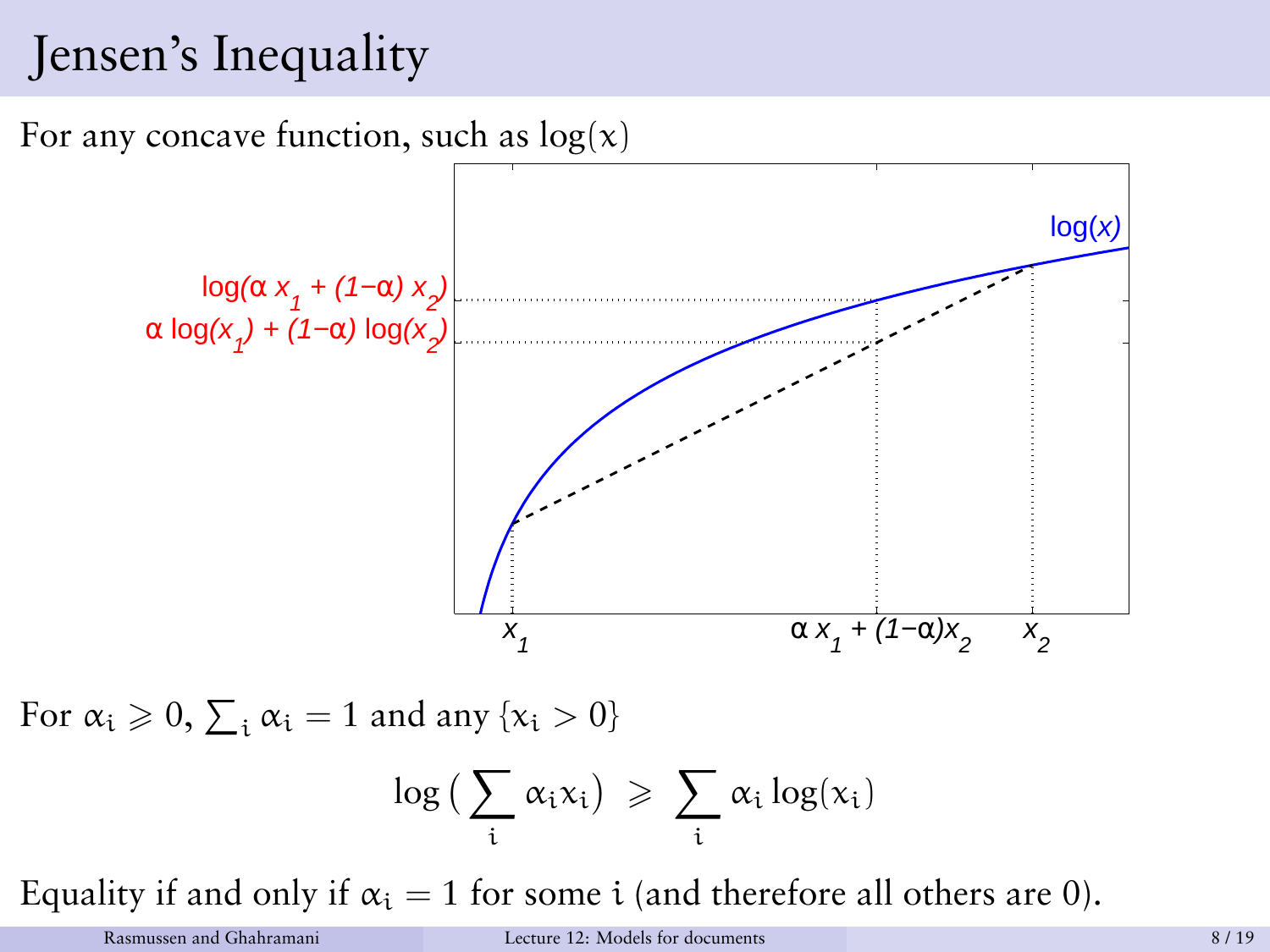#### The E and M steps of EM

The lower bound on the log likelihood:

$$
\mathcal{F}(\mathbf{q},\theta) = \int \mathbf{q}(\mathsf{H}) \log \frac{\mathbf{p}(\mathsf{H},\mathsf{V}|\theta)}{\mathbf{q}(\mathsf{H})} \mathbf{d}\mathsf{H} = \int \mathbf{q}(\mathsf{H}) \log \mathbf{p}(\mathsf{H},\mathsf{V}|\theta) \mathbf{d}\mathsf{H} + \mathcal{H}(\mathbf{q}), \quad (3)
$$

where  $\mathcal{H}(\mathsf{q}) = -\int \mathsf{q}(\mathsf{H}) \log \mathsf{q}(\mathsf{H}) \mathrm{d}\mathsf{H}$  is the entropy of  $\mathsf{q}.$  We iteratively alternate: E step: maximize  $\mathcal{F}(q, \theta)$  wrt the distribution over hidden variables given the parameters:

$$
q^{(k)}(H) := \underset{q(H)}{\operatorname{argmax}} \ \mathcal{F}(q(H), \theta^{(k-1)}). \tag{4}
$$

M step: maximize  $\mathcal{F}(q, \theta)$  wrt the parameters given the hidden distribution:

$$
\theta^{(k)} := \underset{\theta}{\text{argmax}} \ \mathcal{F}(q^{(k)}(H), \theta) = \underset{\theta}{\text{argmax}} \ \int q^{(k)}(H) \log p(H, V | \theta) dH, \quad (5)
$$

which is equivalent to optimizing the expected complete-data likelihood  $p(H, V|\theta)$ , since the entropy of q(H) does not depend on  $\theta$ .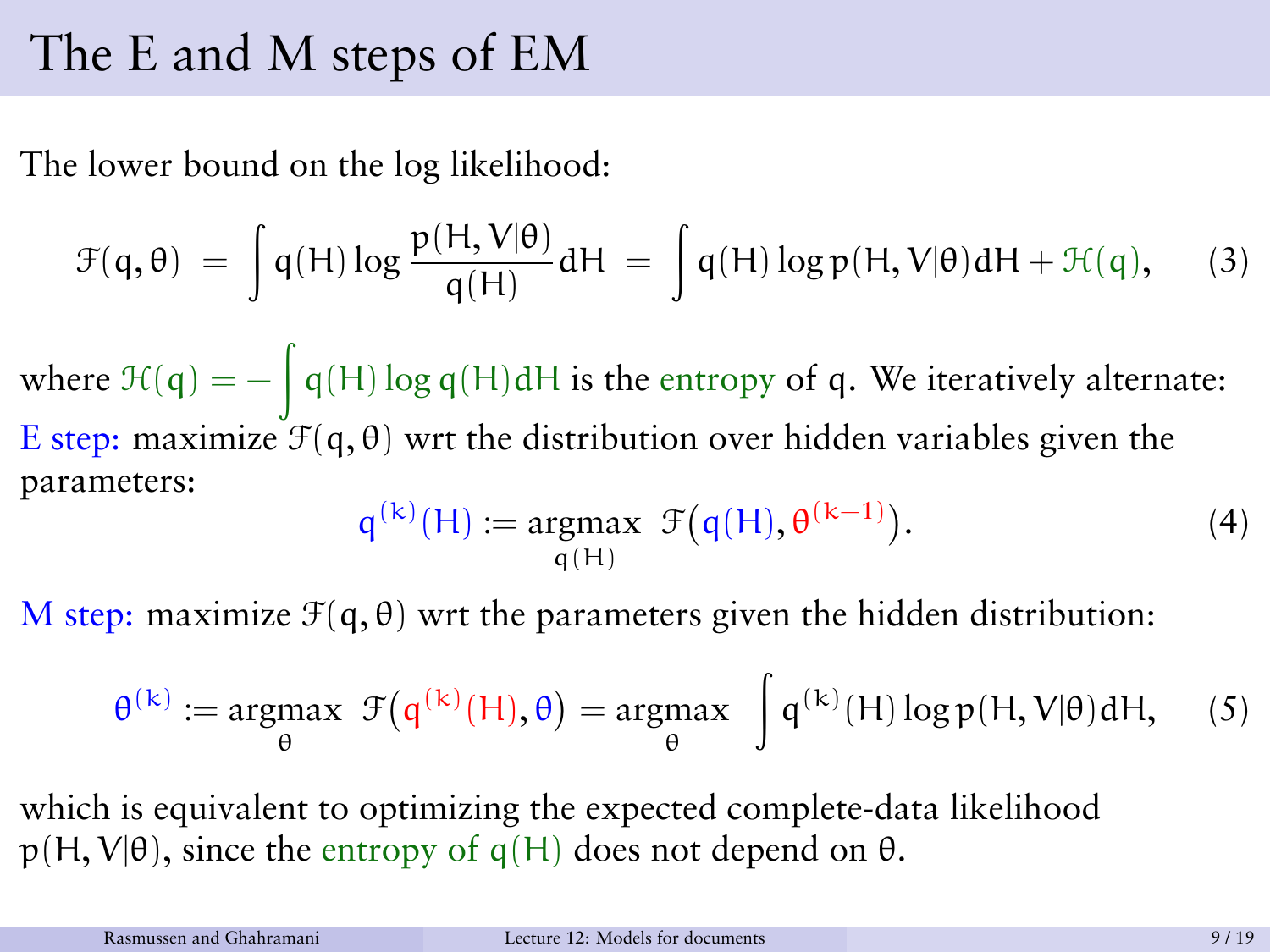#### EM as Coordinate Ascent in F

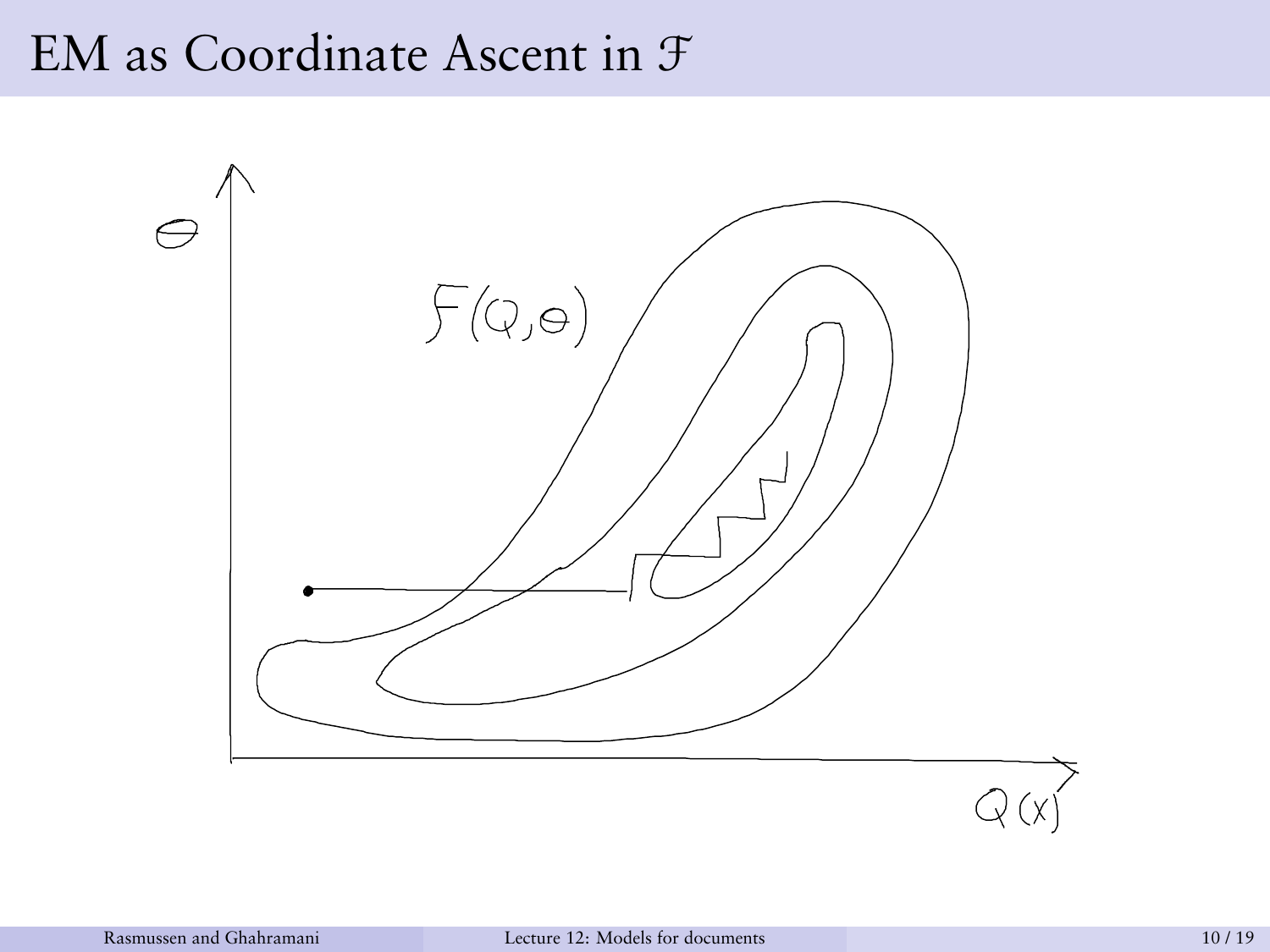## The EM algorithm never decreases the log likelihood

The difference between the objective functions:

$$
\mathcal{L}(\theta) - \mathcal{F}(q, \theta) = \log p(V|\theta) - \int q(H) \log \frac{p(H, V|\theta)}{q(H)} dH
$$
  
=  $\log p(V|\theta) - \int q(H) \log \frac{p(H|V, \theta)p(V|\theta)}{q(H)} dH$   
=  $-\int q(H) \log \frac{p(H|V, \theta)}{q(H)} dH = \mathcal{KL}(q(H), p(H|V, \theta)),$ 

is called the Kullback-Liebler divergence; it is non-negative and zero if and only if  $q(H) = p(H|V, \theta)$  (thus this is the E step). Although we are optimising a lower bound, F, the likelihood  $\mathcal L$  is still increased in every iteration:

$$
\mathcal{L}(\theta^{(k-1)}) \underset{\text{E step}}{=} \mathcal{F}(q^{(k)}, \theta^{(k-1)}) \underset{\text{M step}}{\leqslant} \mathcal{F}(q^{(k)}, \theta^{(k)}) \underset{\text{Jensen}}{\leqslant} \mathcal{L}(\theta^{(k)}),
$$

where the first equality holds because of the E step, and the first inequality comes from the M step and the final inequality from Jensen. Usually EM converges to a local optimum of  $\mathcal L$  (although there are exceptions).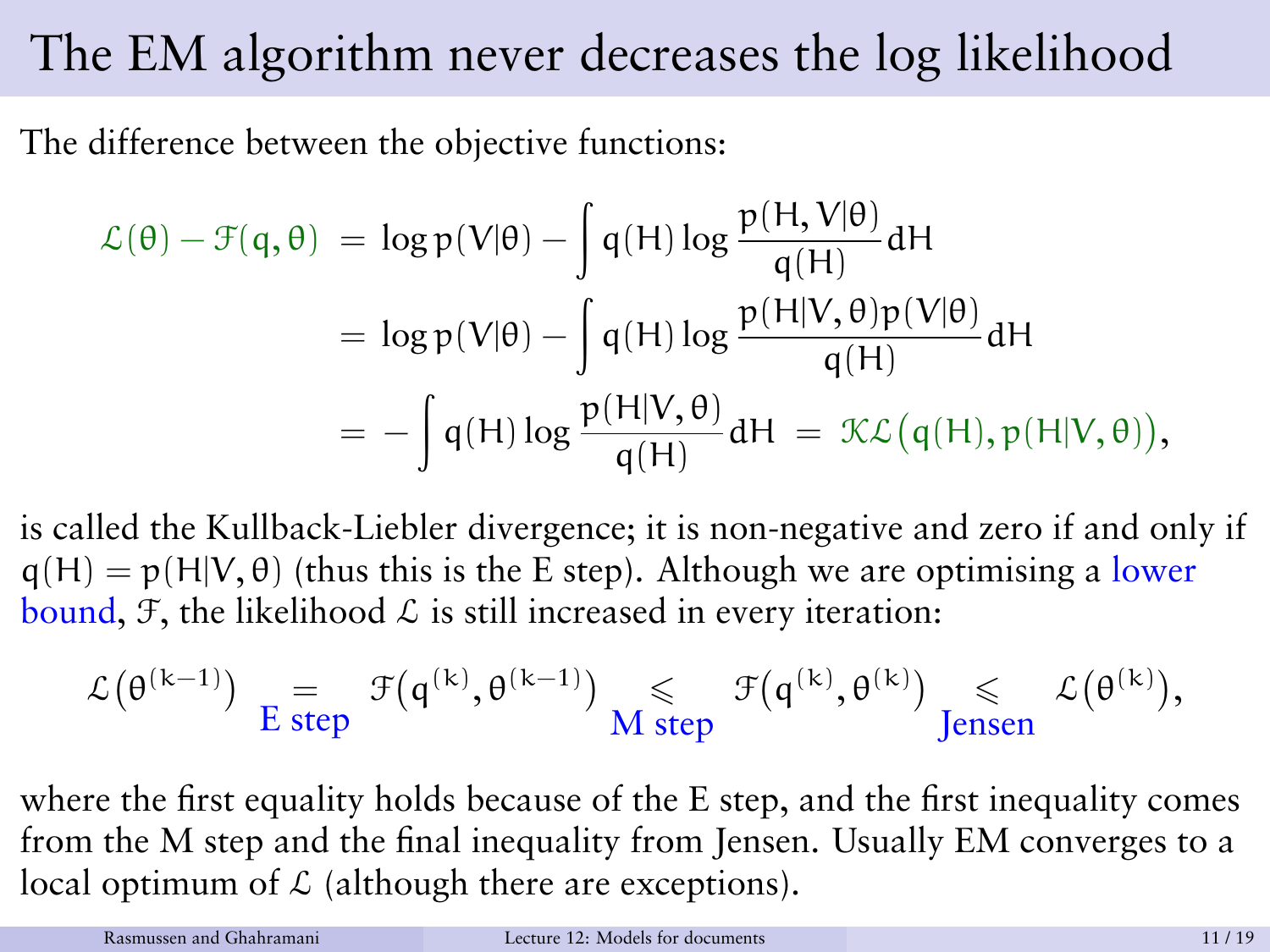#### EM and Mixtures of Categoricals: Overview

We will use EM to learn a mixture of categoricals models, with observed data  $V \rightarrow \mathbf{w}$ , hidden variables H  $\rightarrow$  **z**, and parameters  $\theta \rightarrow (\theta, \beta)$ .

In this mixture model, the likelihood " $p(V|\theta)$ " is:

$$
p(\mathbf{w}|\boldsymbol{\theta},\boldsymbol{\beta})\ =\ \prod_{d=1}^D\sum_{k=1}^K p(z_d=k|\boldsymbol{\theta})\prod_{n=1}^{N_d}p(w_{nd}|z_d=k,\boldsymbol{\beta}_k)
$$

The joint distribution " $p(H, V | \theta)$ " is

$$
p(\textbf{w},\textbf{z}|\boldsymbol{\theta},\boldsymbol{\beta})\ =\ \prod_{d=1}^D p(z_d|\boldsymbol{\theta})\prod_{n=1}^{N_d}p(w_{n\,d}|z_d,\boldsymbol{\beta})
$$

The "q(H)" will be categorical over the K categories for each document:

$$
\mathsf{q}(z)=\prod_d \mathsf{q}(z_d)
$$

E-step will optimize q(**z**); M-step will optimise θ, β.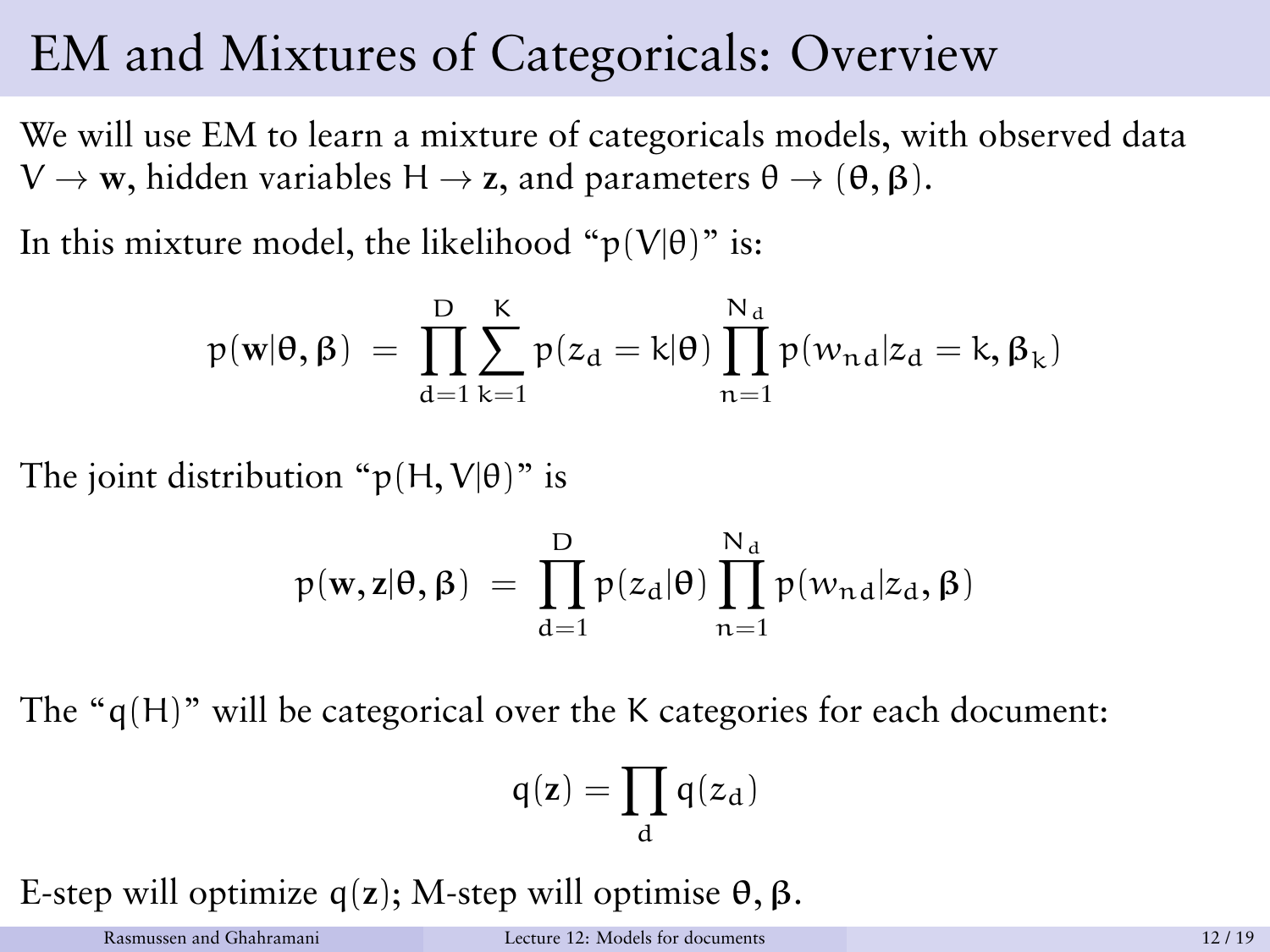### EM and Mixtures of Categoricals: E-step

Remember that in the E-step we set the hidden variable distribution to the posterior, " $q(H) = P(H|V, \theta)$ " since this minimises the KL-divergence and so maximises the lower bound.

$$
q(z) = p(z|w, \theta, \beta)
$$
  

$$
\prod_{d} q(z_d) = \prod_{d} p(z_d|w_d, \theta, \beta) \propto \prod_{d} p(z_d|\theta) p(w_d|z_d, \beta)
$$

E-step: for each d, set q to the posterior (where  $c_{\text{md}} = \sum_{n=1}^{N_d} \mathbb{I}(w_{\text{nd}} = m)$ ):

$$
q(z_d = k) \propto p(z_d = k | \theta) \prod_{n=1}^{N_d} p(w_{nd} | \beta_{k, w_n})
$$
  
=  $\theta_k \text{ Mult}(c_{1d}, \dots, c_{Md} | \beta_k, N_d) \stackrel{\text{def}}{=} r_{kd}$ 

We call the  $r_{kd}$  the "responsibility" of category k for document d. It is a normalised product of a prior term  $\theta_k$  and a multinomial likelihood term.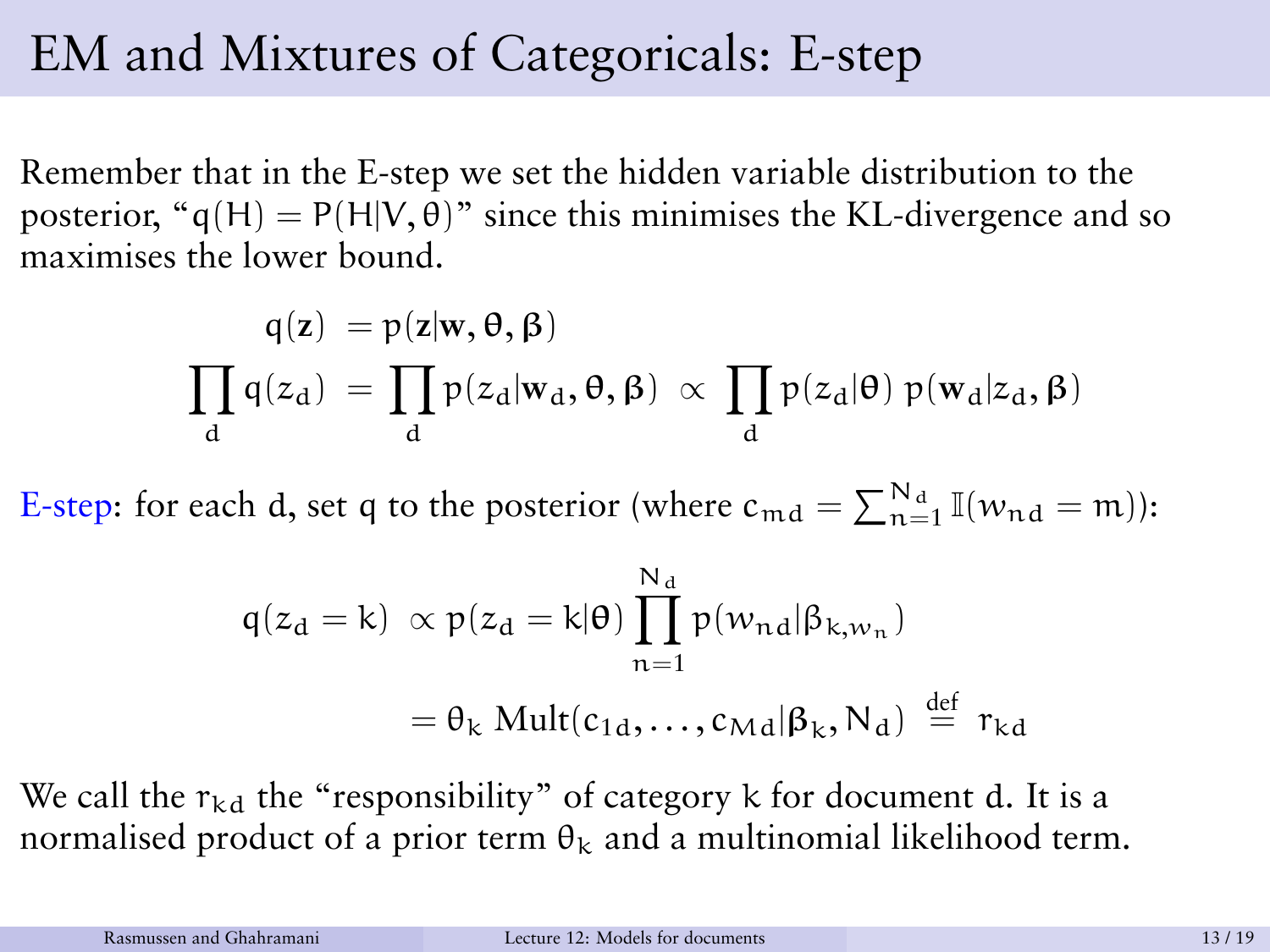#### EM and Mixtures of Categoricals: M-step

The M-step maximises "  $\int q(H) \log P(H, V|\theta) dH$ " w.r.t. parameters. Here the  $\log$ joint is:

$$
\log p(\mathbf{w}, \mathbf{z} | \boldsymbol{\theta}, \boldsymbol{\beta}) = \log \prod_{d=1}^{D} p(z_d | \boldsymbol{\theta}) \prod_{n=1}^{N_d} p(w_{nd} | z_d, \boldsymbol{\beta})
$$

$$
= \sum_{d} \log p(z_d | \boldsymbol{\theta}) + \sum_{n,d} \log p(w_{nd} | z_d, \boldsymbol{\beta})
$$

Taking expectations w.r.t. each of the  $q(z_d)$ , using  $r_{kd} \stackrel{\text{def}}{=} q(z_d = k)$ , we get:

$$
\sum_{z} \! q(z) \log p(\mathbf{w},z | \boldsymbol{\theta},\boldsymbol{\beta}) = \sum_{d,k} r_{kd} \log p(z_d=k | \boldsymbol{\theta}) + \!\! \sum_{n,d,k} r_{kd} \log p(w_{nd} | z_d = k, \boldsymbol{\beta})
$$

Plugging in  $\theta_k = p(z_d = k | \theta)$  and the categorical likelihood,  $\prod_{m=1}^{M} \beta_{k_m}^{c_{m,d}}$ :

$$
\sum_{\mathbf{z}} q(\mathbf{z}) \log p(\mathbf{w}, \mathbf{z} | \boldsymbol{\theta}, \boldsymbol{\beta}) = \sum_{k, d} r_{kd} (\sum_{m=1}^{M} c_{md} \log \beta_{km} + \log \theta_{k}) \stackrel{\text{def}}{=} F(R, \boldsymbol{\theta}, \boldsymbol{\beta})
$$

M-step: Maximize  $F(R, \theta, \beta)$  w.r.t.  $\theta, \beta$ .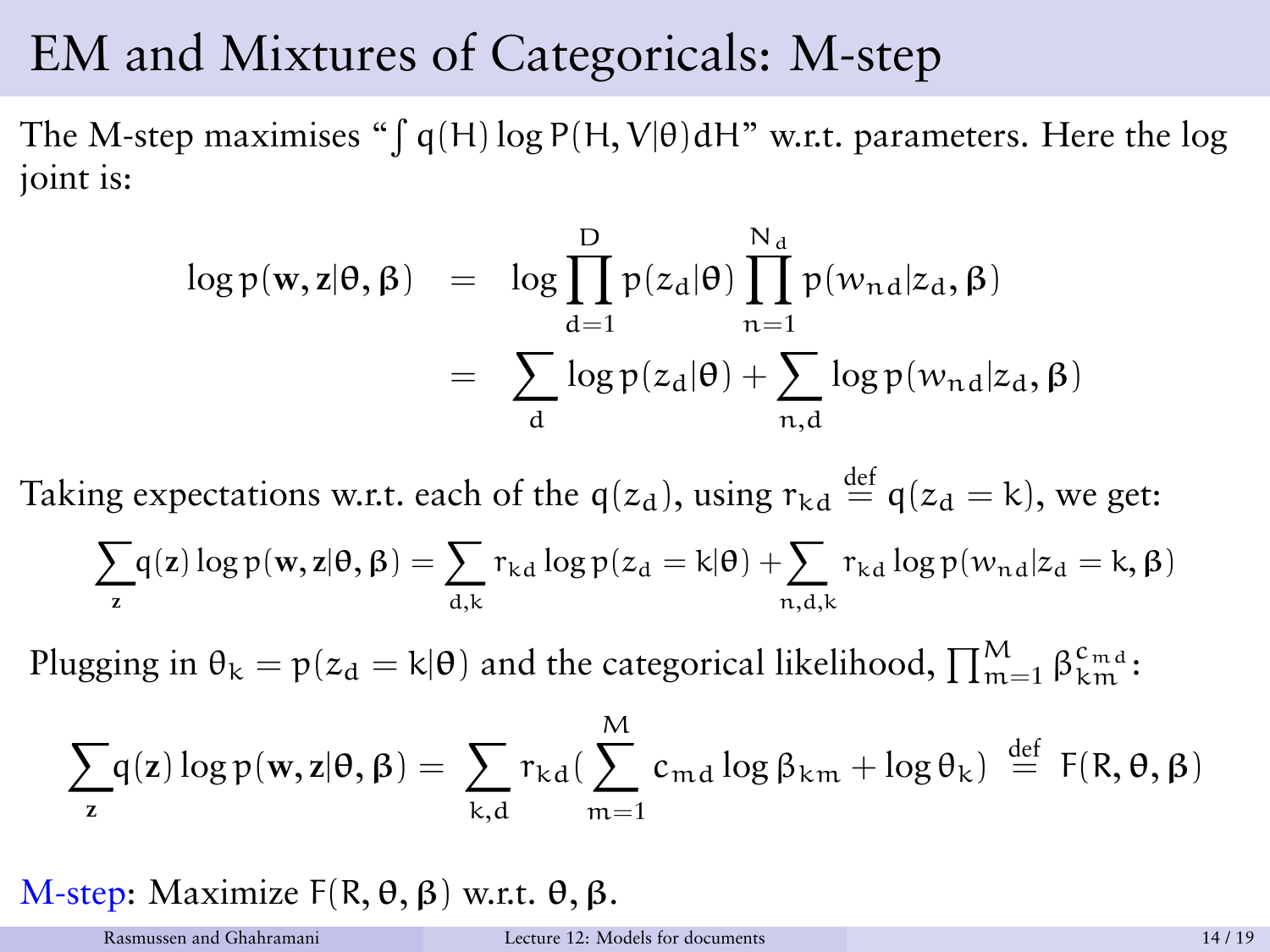#### EM: M step for mixture model

$$
F(R,\theta,\beta)=\sum_{k,d}r_{kd}(\sum_{m=1}^Mc_{md}\log\beta_{km}+\log\theta_k)
$$

Need Lagrange multipliers to constrain the maximization of F and ensure proper distributions.

$$
\hat{\theta}_{k} \leftarrow \operatorname{argmax}_{\theta_{k}} F(R, \theta, \beta) + \lambda (1 - \sum_{k'=1}^{K} \theta_{k'})
$$

$$
= \frac{\sum_{d=1}^{D} r_{kd}}{\sum_{k'=1}^{K} \sum_{d=1}^{D} r_{k'd}} = \frac{\sum_{d=1}^{D} r_{kd}}{D}
$$

 $\overline{ }$ 

$$
\hat{\beta}_{km} \leftarrow \operatorname{argmax}_{\beta_{km}} F(R, \theta, \beta) + \sum_{k'=1}^{K} \lambda_{k'} (1 - \sum_{m'=1}^{M} \beta_{k'm'})
$$

$$
= \frac{\sum_{d=1}^{D} r_{kd} c_{md}}{\sum_{m'=1}^{M} \sum_{d=1}^{D} r_{kd} c_{m'd}}
$$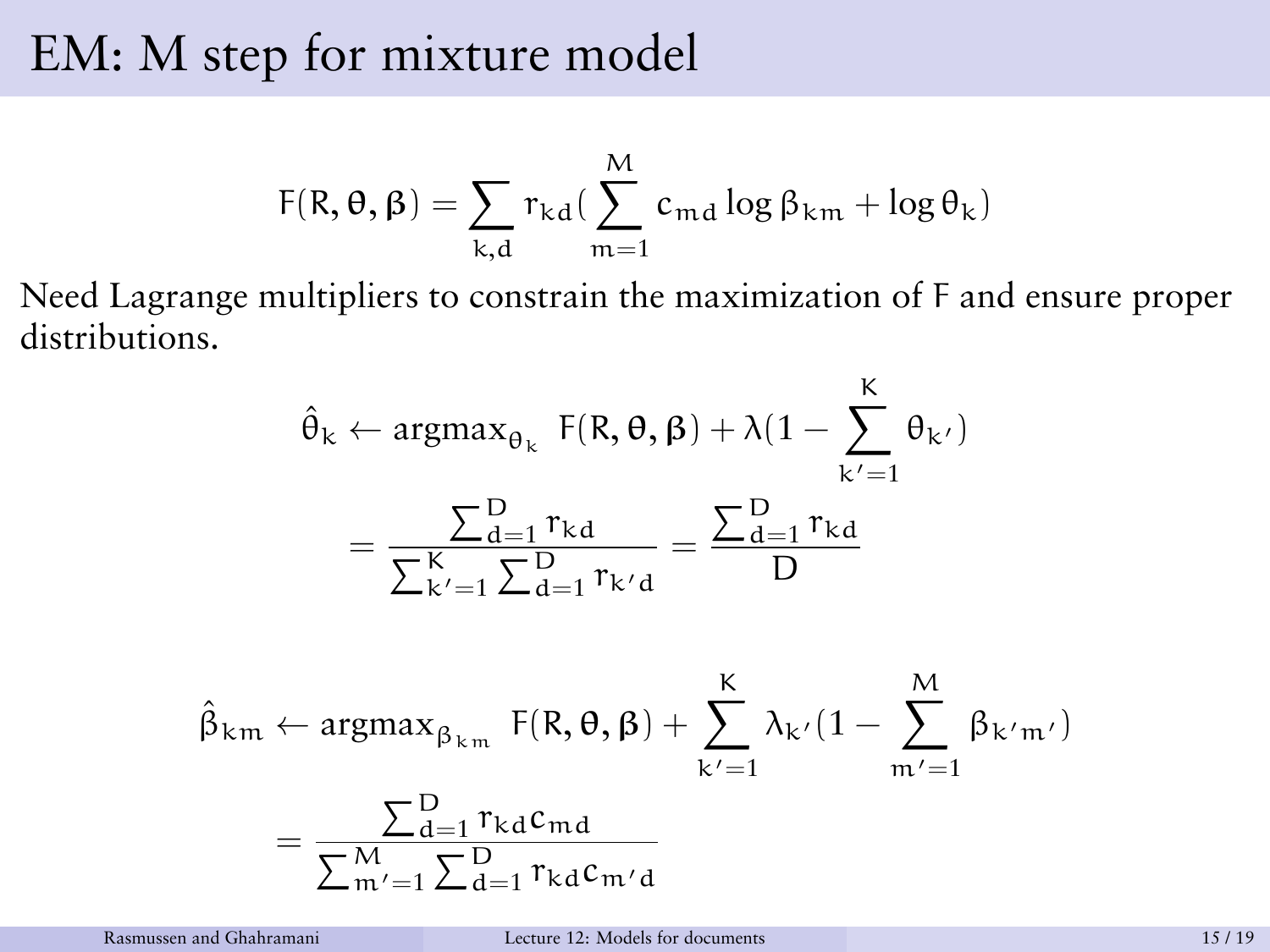## M-step for mixture compared to simple categorical



Recall the estimation equation for a simple single categorical model:

$$
\hat{\beta}_m \leftarrow \frac{\sum_{d=1}^D c_{md}}{\sum_{m'=1}^M \sum_{d'=1}^D c_{m'd'}} = \frac{c_m}{\sum_{m'} c_{m'}} = \frac{c_m}{N}
$$

Compare to the M-step for a *mixture* of categoricals:

$$
\hat{\beta}_{km} \leftarrow \frac{\sum_{d=1}^{D} r_{kd} c_{md}}{\sum_{m'=1}^{M} \sum_{d'=1}^{D} r_{kd'} c_{m'd'}}
$$

We see is that it's the same idea, but weighting the word counts by the responsibilities for each category.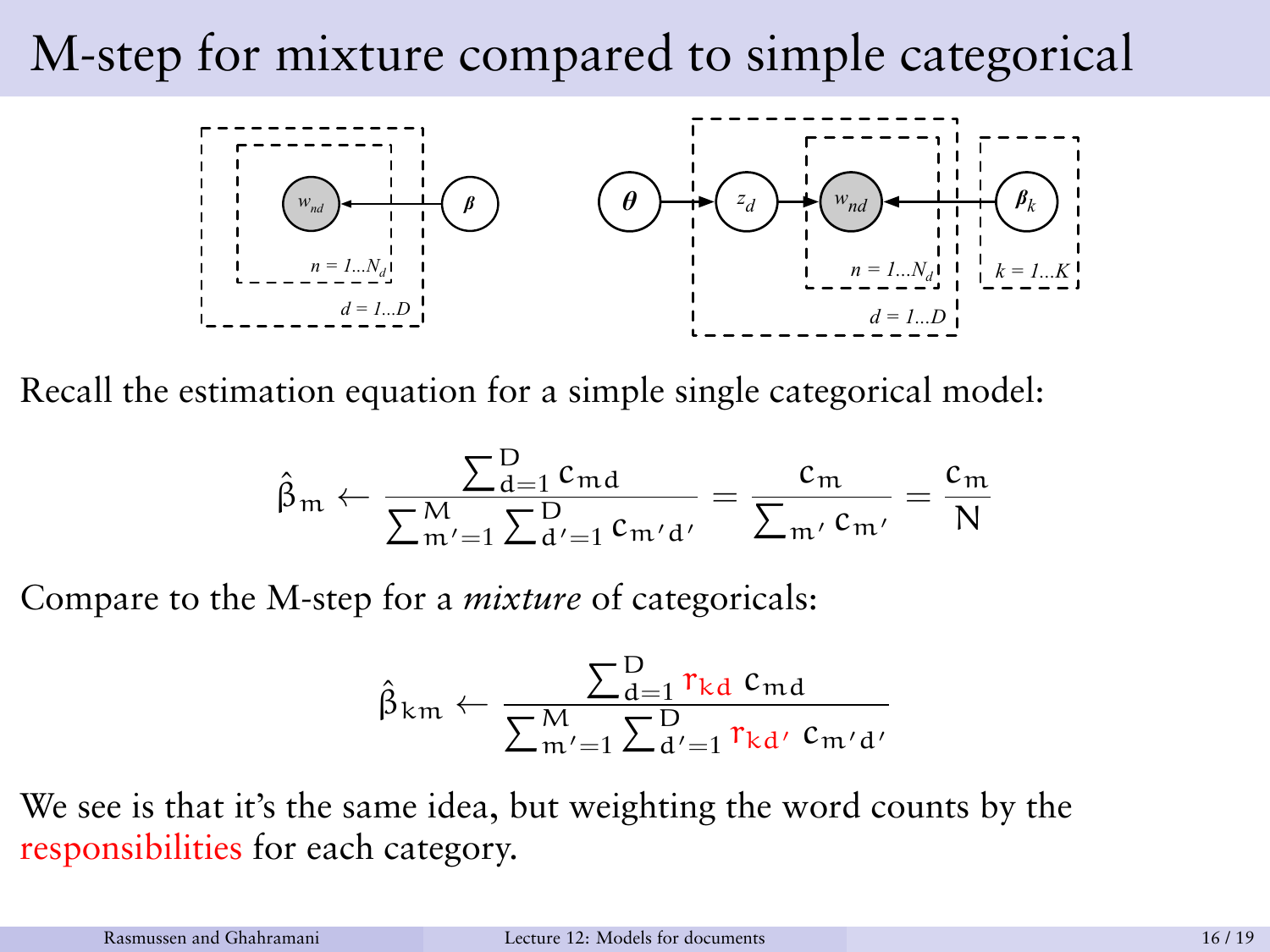## A Bayesian mixture of categoricals model



With the EM algorithm we have essentially estimated  $\theta$  and  $\beta$  by maximum likelihood. An alternative, Bayesian treatment infers these parameters starting from priors, e.g.:

- $\theta \sim \text{Dir}(\alpha)$  is a symmetric Dirichlet over category probabilities.
- $\beta_k \sim \text{Dir}(\gamma)$  are symmetric Dirichlets over vocabulary probabilities.

What is different?

- We no longer want to compute a point estimate of  $\theta$  or  $\beta$ .
- We are now interested in computing the *posterior* distributions.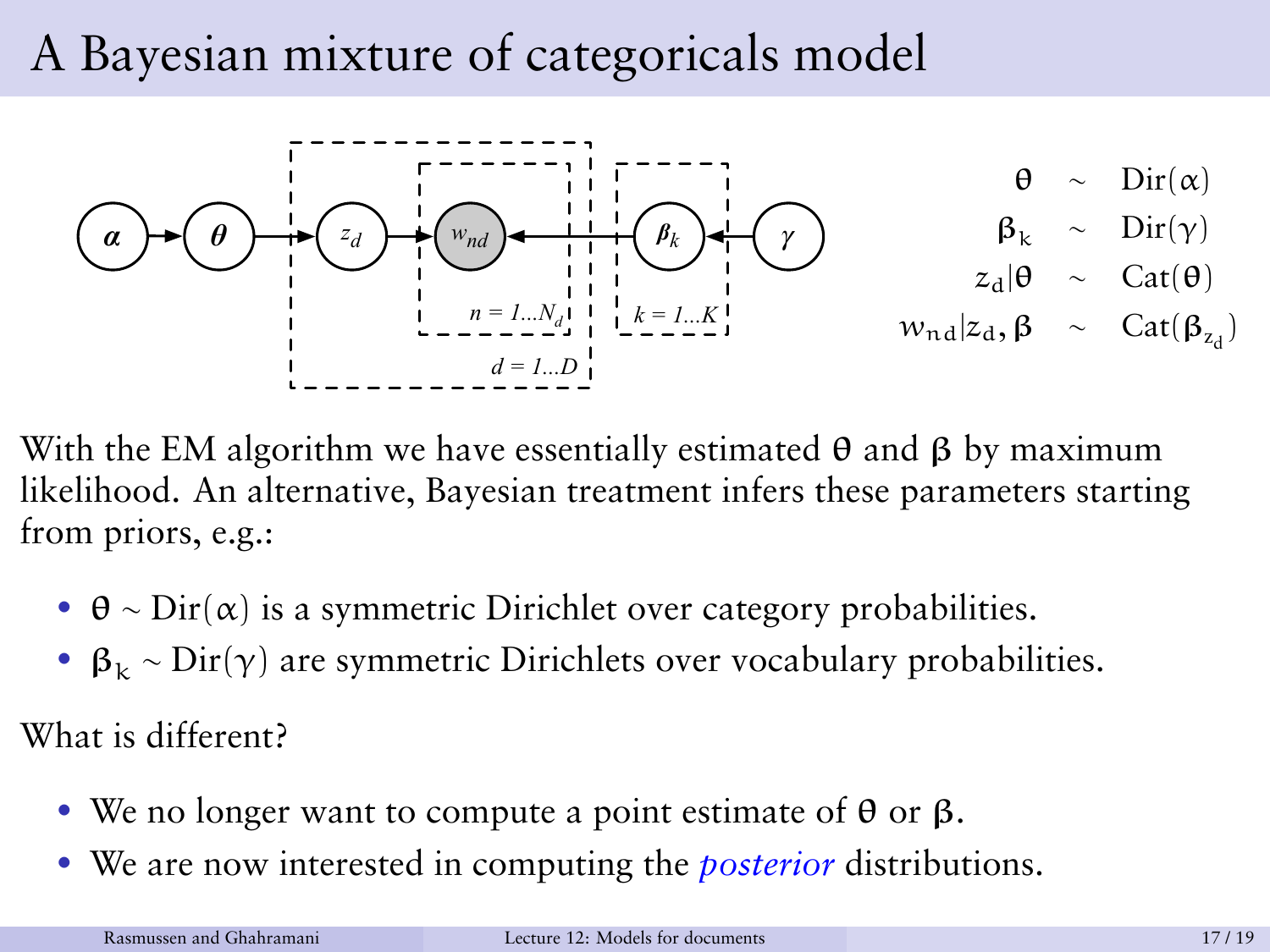## Variational Bayesian Learning

Let the hidden latent variables be H, observed data V and the parameters θ.

We are going to generalise EM to do approximate Bayesian learning, by lower bounding the log marginal likelihood (Bayesian model evidence) using Jensen's inequality:

$$
\log P(V) = \log \int dH d\theta P(V, H, \theta)
$$
  
=  $\log \int dH d\theta Q(H, \theta) \frac{P(V, H, \theta)}{Q(H, \theta)}$   

$$
\geq \int dH d\theta Q(H, \theta) \log \frac{P(V, H, \theta)}{Q(H, \theta)}.
$$

Use a simpler, factorised approximation to  $Q(H, \theta)$ :

$$
\log P(V) \geq \int dH d\theta \ Q_H(H) Q_{\theta}(\theta) \log \frac{P(V, H, \theta)}{Q_H(H) Q_{\theta}(\theta)}
$$
  
=  $\mathcal{F}(Q_H(H), Q_{\theta}(\theta), V).$ 

Maximize this lower bound.